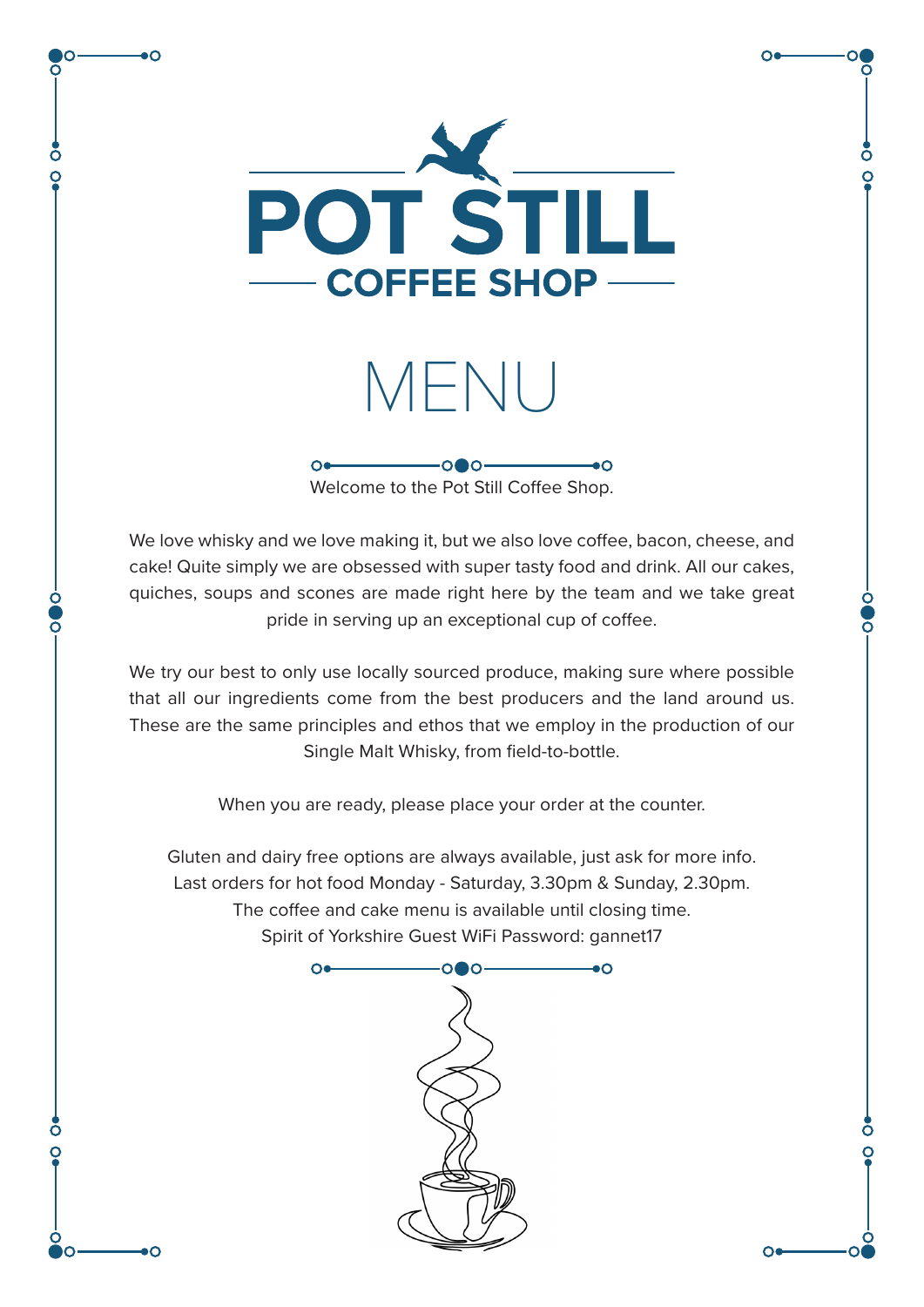



**The Pot Still full English Breakfast - £7.95**

Bacon, sausage, egg, beans, tomato, mushrooms & toast. Served with tea or an Americano. Available until 12pm.

**Straight up Bacon Sandwich - £3.75** Free-range bacon in white or brown bread bun.

**Straight up Sausage Sandwich - £3.75** Free-range sausages in white or brown bread bun.

**The Classic B.L.T - £4.50** Free range bacon, lettuce, tomato & mayo in a brown or white bun.

**Beans on Toast - £3.50** Two Slices of toast with beans.

**Scrambled Egg on Toast - £4.50** Two Slices of toast with scrambled egg. Add smoked salmon - £2.50

**Extras** Add any of these lovely extras to your sandwich or toast.

Bacon - £1 Sausage - £1 Mushroom - £0.75 Black Pudding - £0.75 Fried Egg - £0.50 Tomato - £0.50

**Cold Sandwiches - £5.25** Served with a side salad and slaw. Choice of fillings. Ham, beef, cheese or tuna.

# **Homemade Quiche - £5.25**

 $\bullet$ 

**Homemade Sausage Rolls - £3.50** Served with side salad and crisps.

### **Deli Boards**

Featuring some of the county's best cheese and cured meats, lovingly presented and served with a selection of crackers.

∩∎

 $\overline{O}$ 

Yorkshire Cheese Board - £7.50 Charcuterie Board - £8 Ploughman's - £8 Share board - £15

**Pot Still Paninis** Bacon, brie & cranberry - £6.50 Brie & cranberry - £6 Tuna melt - £6.50 Pesto, tomato & cheese - £6 Served with a side salad, homemade coleslaw & crisps.

# **Bagels**

Plain - £2.75 Cream cheese - £3.50 Smoked salmon - £5.50 Smoked salmon & cream cheese - £6

**Pot Still Toasties** Ham & Cheese - £6.25 Chorizo & Cheese - £6.25 Cheese & Onion - £5.75 (V) Cheese & Tomato - £5.75 (V) Served with a side salad, homemade coleslaw & crisps.

**Homemade Soup of the Day - £4.50 (V)** Gluten and dairy free. See our special's board for more info.

0e

**Homemade Soup & Sandwich - £6.50** Soup of the day served with a sandwich. Choice of fillings. Ham, cheese or tuna.

**Jacket Potatoes - £6.25** With a choice of 2 fillings. Cheese, beans or tuna mayo